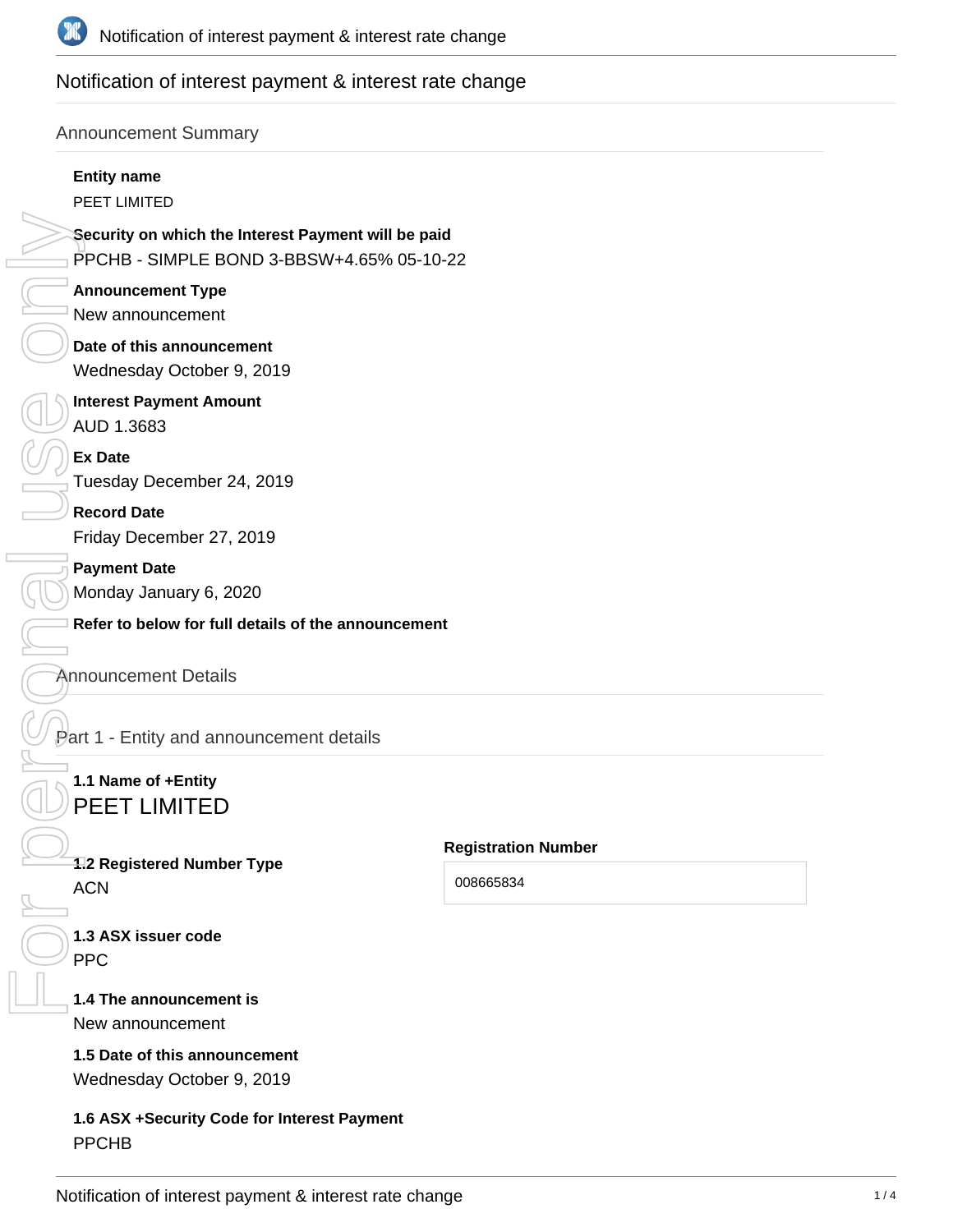

# **ASX +Security Description** SIMPLE BOND 3-BBSW+4.65% 05-10-22

### Part 2A - Interest period dates and interest payment details

|                                        | <b>Interest Rate Calendar Type</b>                                                                                                                                                                                                                                                                                                                                                              |                                                                                            |  |
|----------------------------------------|-------------------------------------------------------------------------------------------------------------------------------------------------------------------------------------------------------------------------------------------------------------------------------------------------------------------------------------------------------------------------------------------------|--------------------------------------------------------------------------------------------|--|
|                                        | Rule 7(2), 7 calendar day                                                                                                                                                                                                                                                                                                                                                                       |                                                                                            |  |
|                                        | 2A.1 Payment date                                                                                                                                                                                                                                                                                                                                                                               | 2A.2 + Record Date                                                                         |  |
|                                        | Monday January 6, 2020                                                                                                                                                                                                                                                                                                                                                                          | Friday December 27, 2019                                                                   |  |
|                                        | 2A.3 Ex-Date                                                                                                                                                                                                                                                                                                                                                                                    | 2A.4 First day of payment period                                                           |  |
|                                        | Tuesday December 24, 2019                                                                                                                                                                                                                                                                                                                                                                       | Monday October 7, 2019                                                                     |  |
|                                        | 2A.5 Last day of payment period                                                                                                                                                                                                                                                                                                                                                                 | 2A.6 Number of days in the payment period                                                  |  |
|                                        | Sunday January 5, 2020                                                                                                                                                                                                                                                                                                                                                                          | 91                                                                                         |  |
|                                        | 2A.7 Interest rate expressed as a per annum rate<br>5.488400 %                                                                                                                                                                                                                                                                                                                                  | 2A.8 Interest rate pro-rated for the number of<br>days in the payment period<br>1.368300 % |  |
|                                        | 2A.9 Currency in which the interest payment is<br>made ("primary currency")<br><b>AUD - Australian Dollar</b>                                                                                                                                                                                                                                                                                   |                                                                                            |  |
|                                        | 2A.10 Interest payment amount per +security<br>AUD 1.36830000<br>2A.10(i) Comment on how the interest payment amount per security is calculated                                                                                                                                                                                                                                                 |                                                                                            |  |
|                                        |                                                                                                                                                                                                                                                                                                                                                                                                 |                                                                                            |  |
|                                        | Interest = Interest Rate x Face Value x Day Count Fraction                                                                                                                                                                                                                                                                                                                                      |                                                                                            |  |
|                                        | 2A.11 Are any of the below approvals required for the interest payment before business day 0 of<br>the timetable?<br><b>Security holder approval</b><br>• Court approval<br>• Lodgement of court order with +ASIC<br>• ACCC approval<br>• FIRB approval<br>Another approval/condition external to the entity required before business day 0 of the<br>timetable for the interest payment.<br>No |                                                                                            |  |
| 2A.12 Is the interest payment franked? |                                                                                                                                                                                                                                                                                                                                                                                                 |                                                                                            |  |
|                                        | No                                                                                                                                                                                                                                                                                                                                                                                              |                                                                                            |  |
|                                        |                                                                                                                                                                                                                                                                                                                                                                                                 |                                                                                            |  |
|                                        | 2A.13 Is the interest payment payable in the form of +securities rather than cash?<br>No                                                                                                                                                                                                                                                                                                        |                                                                                            |  |

No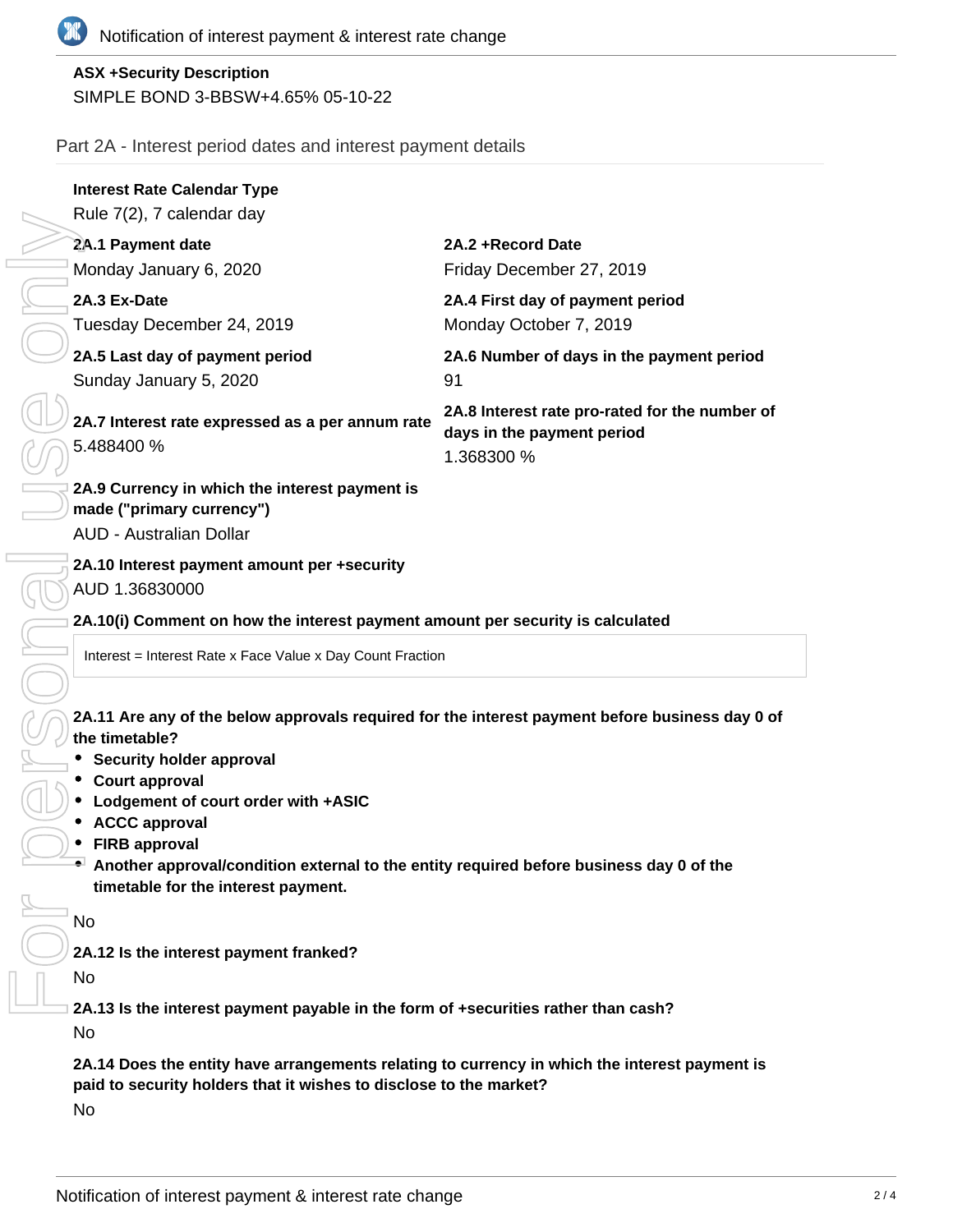

#### **2A.15 Is there a principal amount payment component payable?** No

Part 3 - Floating rate +securities - details of interest rate applicable to the payment notified in

Part 2A

#### **3.1 Date interest rate is set**

Tuesday October 8, 2019

**3.2 Comments on how the date that interest rate is set is determined**

As per the terms of the replacement Offer Specific Prospectus dated 22 June 2017.

#### **3.3 Interest base rate**

0.8384 %

#### **3.4 Comments on how interest base rate is set**

90-Day BBSW rate as at 11.00am on the date the interest rate is set.

#### **3.5 Interest margin**

4.6500 %

#### **3.6 Comments on how interest margin is set**

As per the terms of the replacement Offer Specific Prospectus dated 22 June 2017.

#### **3.7 Any other rate/multiplier used in calculating interest rate**

#### **3.8 Comments on how other rate used in calculating interest rate is set**

**3.9 Total interest rate expressed as a per annum rate** 5.4884 %

#### **3.10 Comment on how the total interest rate expressed as a per annum rate is set**

Interest base rate + interest margin

## Part 4 - Further information

**4.1 Please provide any further information applicable to this payment**

**4.2 URL link to a copy of the prospectus/PDS or further information about the +security** <http://www.peet.com.au/PeetBonds-Series2-Tranche1>